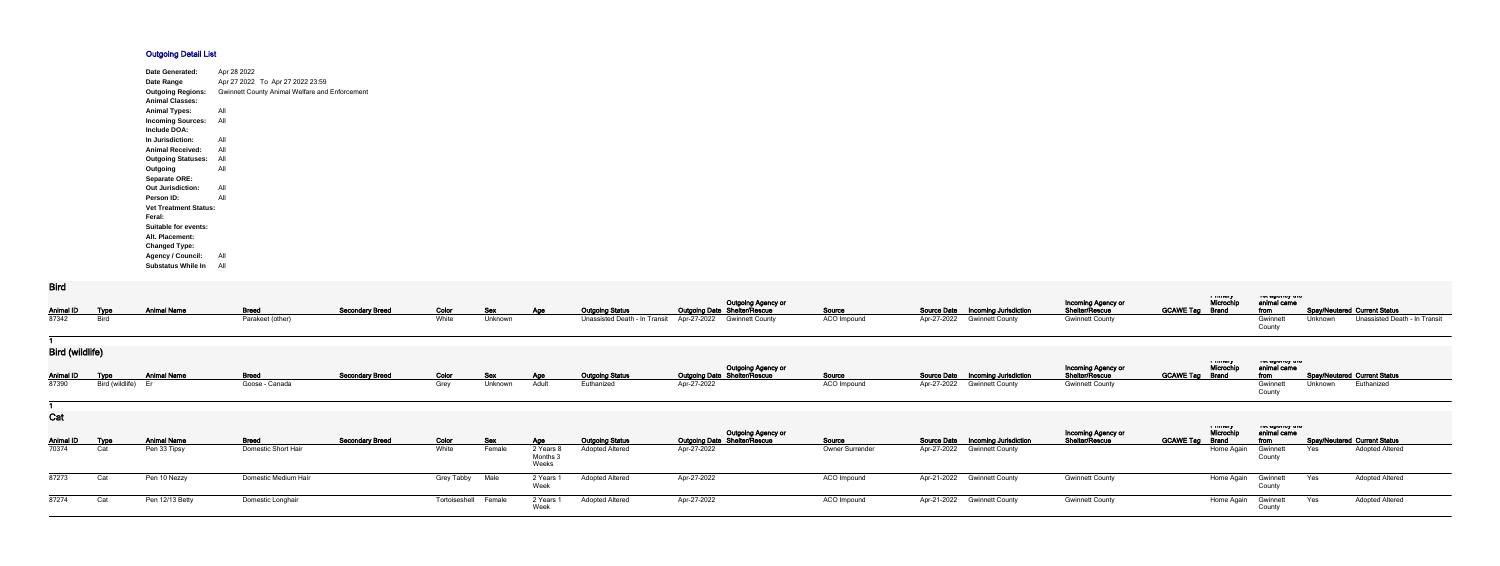**3 Dog**

| ∽∽ອ              |                    |                    |                      |                        |              |                    |                                    |                                                  |                                                    |                 |                                                    |                                      |                                                           |                                 |                |                                                               |
|------------------|--------------------|--------------------|----------------------|------------------------|--------------|--------------------|------------------------------------|--------------------------------------------------|----------------------------------------------------|-----------------|----------------------------------------------------|--------------------------------------|-----------------------------------------------------------|---------------------------------|----------------|---------------------------------------------------------------|
| <b>Animal ID</b> |                    | <b>Animal Name</b> | <b>Breed</b>         | <b>Secondary Breed</b> |              |                    |                                    |                                                  | Outgoing Agency or<br>Outgoing Date Shelter/Rescue | Source          | <b>Source Date</b><br><b>Incoming Jurisdiction</b> | Incoming Agency or<br>Shelter/Rescue | i minury<br>Microchip<br><b>GCAWE Tag</b><br><b>Brand</b> | יוס נשפטווט אויס<br>animal came |                |                                                               |
| 86232            | <b>Type</b><br>Dog | Pen 216 Coco Hwtx  | Chihuahua            |                        | Color<br>Tan | <u>Sex</u><br>Male | <u>Age</u><br>11 Years 2<br>Months | <b>Outgoing Status</b><br><b>Adopted Altered</b> | Apr-27-2022                                        | Owner Surrender | Apr-26-2022<br><b>Gwinnett County</b>              |                                      | 24 Hour Pet<br>Watch                                      | from<br>Gwinnet<br>County       | Yes            | <b>Spay/Neutered Current Status</b><br><b>Adopted Altered</b> |
| 87289            | Dog                | Pen 114c Whisk     | German Shepherd      |                        | Tan          | Female             | 3 Years                            | <b>Adopted Altered</b>                           | Apr-27-2022                                        | ACO Impound     | Apr-22-2022 Gwinnett County                        | <b>Gwinnett County</b>               | Home Again                                                | Gwinnet<br>County               | Yes            | <b>Adopted Altered</b>                                        |
| 87302            | Dog                | Dh 17 Hubba        | Terrier              | Pekingese              | <b>Brown</b> | Male               | 4 Years                            | <b>Transfer Out</b>                              | Apr-27-2022<br>Harlee's Angels, INC                | ACO Impound     | Apr-23-2022<br><b>Gwinnett County</b>              | <b>Gwinnett County</b>               | Home Again                                                | Gwinnet<br>County               | Yes            | <b>Transfer Out</b>                                           |
| 87331            | Dog                | Sd-18 Elchapo      | Jack Russell Terrier |                        | White        | Male               | 11 Years                           | Reclaimed                                        | Apr-27-2022                                        | ACO Impound     | Apr-26-2022 Gwinnett County                        | <b>Gwinnett County</b>               | Home Again                                                | Gwinnet<br>County               | Unknown        | Reclaimed                                                     |
| 87339            | Dog                | S D 10 Gizmo       | Shih Tzu             | Yorkshire Terrier      | Gold         | Male               |                                    | 1 Year (approx) Reclaimed                        | Apr-27-2022                                        | ACO Impound     | Apr-26-2022 Gwinnett County                        | <b>Gwinnett County</b>               | Home Again                                                | Gwinnett<br>County              | No             | Reclaimed                                                     |
| 87340            | Dog                | S D 13 Remy        | English Bulldog      |                        | Tri Color    | Female             | 5 Years<br>(approx)                | Reclaimed                                        | Apr-27-2022                                        | ACO Impound     | Apr-26-2022<br><b>Gwinnett County</b>              | <b>Gwinnett County</b>               | Home Again                                                | Gwinnet<br>County               | <b>Unknown</b> | Reclaimed                                                     |
| 87341            | Dog                | S D 16 Canelo      | English Bulldog      |                        | Brown        | Male               | 5 Years<br>(approx)                | Reclaimed                                        | Apr-27-2022                                        | ACO Impound     | Apr-26-2022 Gwinnett County                        | <b>Gwinnett County</b>               |                                                           | Gwinnet<br>County               | Unknown        | Reclaimed                                                     |
| 87346            | Dog                | Dh-02 Max          | Hound                | Pit Bull               | White        | Male               |                                    | Reclaimed                                        | Apr-27-2022                                        | ACO Impound     | Apr-27-2022 Gwinnett County                        | <b>Gwinnett County</b>               | Home Again                                                | Gwinnet<br>County               | No             | Reclaimed                                                     |
| 87370            | Dog                | Sd 16 Ms. Dubz     | Pit Bull             |                        | Black        | Male               | 4 Years                            | Reclaimed                                        | Apr-27-2022                                        | ACO Impound     | Apr-27-2022<br><b>Gwinnett County</b>              | <b>Gwinnett County</b>               | Home Again                                                | Gwinnett<br>County              | No             | Reclaimed                                                     |
| 87371            | Dog                | Sd 17              | Pit Bull             |                        | Black        | Male               | 4 Years                            | Reclaimed                                        | Apr-27-2022                                        | ACO Impound     | Apr-27-2022 Gwinnett County                        | <b>Gwinnett County</b>               |                                                           | Gwinnet<br>County               | Yes            | Reclaimed                                                     |
|                  |                    |                    |                      |                        |              |                    |                                    |                                                  |                                                    |                 |                                                    |                                      |                                                           |                                 |                |                                                               |

**10**

**Kitten**

| <b>Animal ID</b> | <u>Type</u> | <b>Animal Name</b> | <b>Breed</b>        | <b>Secondary Breed</b> | Color                  | Sex    | Age                 | <b>Outgoing Status</b> | <b>Outgoing Agency or</b><br><b>Outgoing Date Shelter/Rescue</b> | <b>Source</b>      | <b>Source Date Incoming Jurisdiction</b> | Incoming Agency or<br>Shelter/Rescue | i muury<br>Microch.<br><b>GCAWE Tag Brand</b> | ו סג טשטווטץ גווט<br>animal came<br>from |         | <b>Spay/Neutered Current Status</b> |
|------------------|-------------|--------------------|---------------------|------------------------|------------------------|--------|---------------------|------------------------|------------------------------------------------------------------|--------------------|------------------------------------------|--------------------------------------|-----------------------------------------------|------------------------------------------|---------|-------------------------------------|
| 86941            | Kitten      | buck-A-Roo         | Domestic Short Hair |                        | Black                  | Male   | 5 Weeks             | Euthanized             | Apr-27-2022                                                      | <b>ACO Impound</b> | Apr-07-2022 Gwinnett County              | <b>Gwinnett County</b>               |                                               | Gwinnett<br>County                       | Unknown | Euthanized                          |
| 87321            | Kitten      | Pen 19 Louise      | Domestic Short Hair |                        | Black<br>Tortoiseshell | Female | 12 Weeks            | <b>Adopted Altered</b> | Apr-27-2022                                                      | ACO Impound        | Apr-25-2022 Gwinnett County              | <b>Gwinnett County</b>               | Home Again                                    | Gwinnett                                 | Yes     | <b>Adopted Altered</b>              |
| 87322            | Kitten      | Pen 19 Thelma      | Domestic Short Hair |                        | Black                  | Female | 12 Weeks<br>(approx | Adopted Altered        | Apr-27-2022                                                      | ACO Impound        | Apr-25-2022 Gwinnett County              | <b>Gwinnett County</b>               | Home Again                                    | Gwinnett                                 | Yes     | <b>Adopted Altered</b>              |
| 87360            | Kitten      | Sx Ste             | Domestic Short Hair |                        | Tabby                  | Female | 8 Months<br>(approx | Euthanized             | Apr-27-2022                                                      | ACO Impound        | Apr-27-2022 Gwinnett County              | <b>Gwinnett County</b>               |                                               | Gwinnett<br>County                       | No.     | Euthanized                          |

**4**

**Marsupial**

| <b>TYIUI JUPIUI</b> |                                  |         |                        |       |                                   |                        |                                                    |             |                             |                                          |                                              |                        |                                   |                                                     |
|---------------------|----------------------------------|---------|------------------------|-------|-----------------------------------|------------------------|----------------------------------------------------|-------------|-----------------------------|------------------------------------------|----------------------------------------------|------------------------|-----------------------------------|-----------------------------------------------------|
|                     |                                  |         |                        |       |                                   |                        | Outgoing Agency or<br>Cutgoing Date Shelter/Rescue |             |                             |                                          | <b>Incoming Agency or<br/>Shelter/Rescue</b> | Microchip              | ו סג טשטווטץ נוויס<br>animal came |                                                     |
|                     | Animal ID Type Animal Name Breed |         | <b>Secondary Breed</b> |       | <b>Example 2018</b> Color Sex Age | <b>Outgoing Status</b> |                                                    | Source      |                             | <b>Source Date Incoming Jurisdiction</b> |                                              | <b>GCAWE Tag Brand</b> |                                   | <b>Example 12 From Spay/Neutered Current Status</b> |
| 87359 Marsupial     |                                  | Opossum |                        | White | Unknown                           | Euthanized             | Apr-27-2022                                        | ACO Impound | Apr-27-2022 Gwinnett County |                                          | <b>Gwinnett County</b>                       |                        | Gwinnett                          | Unknown Euthanized                                  |

**1**